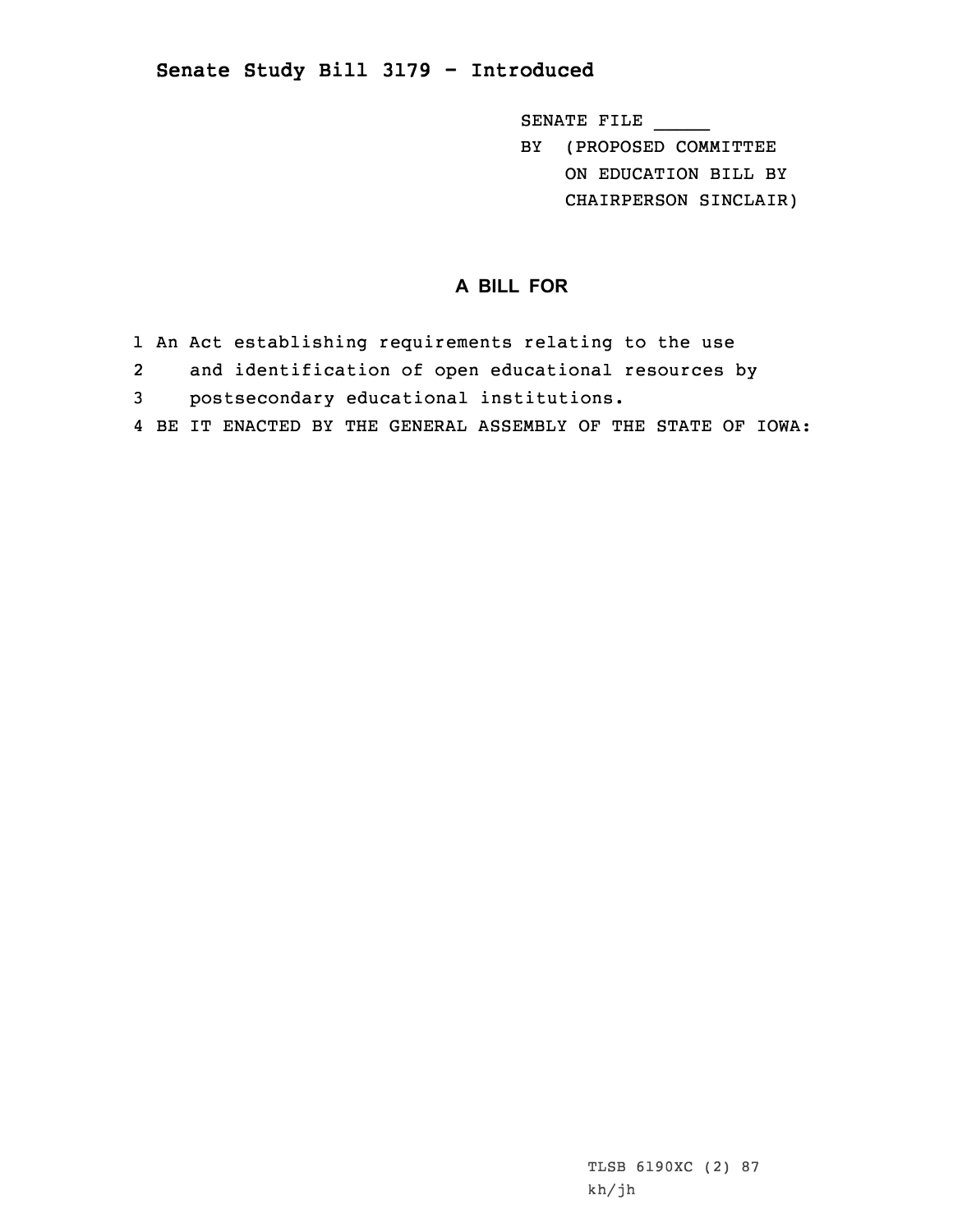1 Section 1. Section 260C.14, Code 2018, is amended by adding 2 the following new subsection:

 NEW SUBSECTION. 25. Identify in each course catalog published by the community college the courses that will utilize open educational resources. For purposes of this section, *"open educational resources"* means materials used to support education that are in the public domain or are under an open license and that may be freely accessed, reused, modified, and shared, including but not limited to instructional materials, tests, course syllabi, and textbooks.

11 Sec. 2. Section 261.2, subsection 11, Code 2018, is amended 12 to read as follows:

 11. Require any postsecondary institution whose students are eligible for or who receive financial assistance under 15 programs administered by the commission to transmit do all of the following:

 *a.* Transmit annually to the commission information about the numbers of minority students enrolled in and minority faculty members employed at the institution. The commission shall compile and report the information collected to the general assembly, the governor, and the legislative services agency by March 1 annually.

23 *b.* Identify in each course catalog published by the 24 institution the courses that will utilize open educational 25 resources, as defined in section 260C.14, subsection 25.

26 Sec. 3. Section 262.9, Code 2018, is amended by adding the 27 following new subsection:

 NEW SUBSECTION. 39. Direct each institution of higher learning under its control to identify in each course catalog published by the institution the courses that will utilize open educational resources as defined in section 260C.14, subsection 25. In addition, each institution shall develop and implement, upon receiving board approval, <sup>a</sup> five-year plan to increase the number of courses utilizing open educational resources. The plan shall include metrics and goals for the percentage

 $-1-$ 

LSB 6190XC (2) 87  $kh/jh$   $1/2$